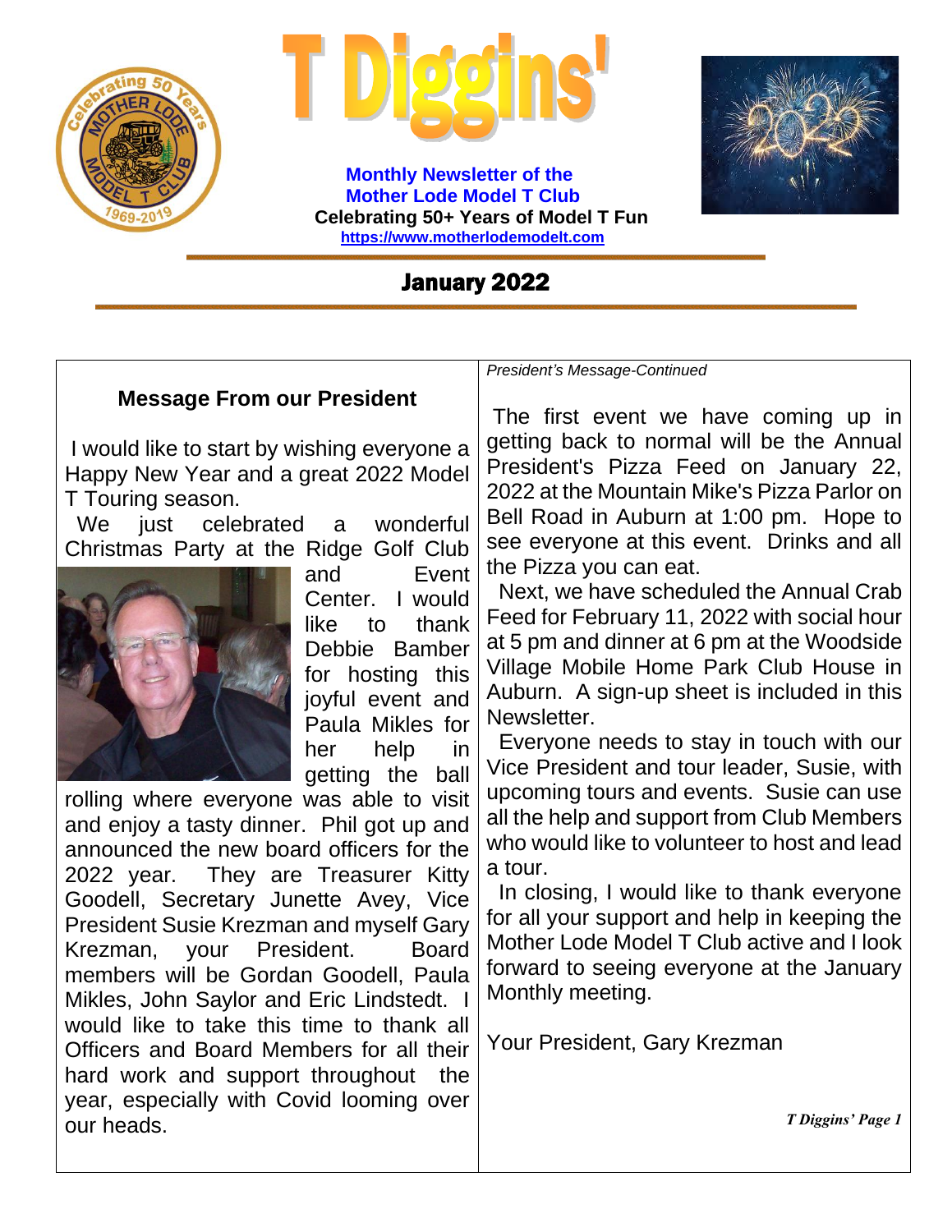|                                                                                                                                    | <b>Dues are Due Now</b>                                                                                                                                                                                                                                              |
|------------------------------------------------------------------------------------------------------------------------------------|----------------------------------------------------------------------------------------------------------------------------------------------------------------------------------------------------------------------------------------------------------------------|
| <b>Up Coming Events - 2022</b>                                                                                                     |                                                                                                                                                                                                                                                                      |
| ◆ Jan 13 – General meeting @ The Sizzler.<br>5:30 dinner. 6:30 Meeting.                                                            | Don't forget to renew your membership<br>for 2022. Send your check for \$20, made<br>out to Mother Lode Model T Club, to:<br>Mother Lode Model T Club, P.O. Box<br>4901, Auburn, CA 95604. Also include<br>any updates to your email address,<br>phones and US mail. |
| ◆ Jan 22– 1 PM – Annual Pizza feed. Club<br>furnishes the pizza and soft drinks.<br>Mountain Mikes, 2520 Bell Road,<br>Auburn, Ca. |                                                                                                                                                                                                                                                                      |
| ◆ Jan 29-30 – Turlock Swap meet<br><b>Flyer-Info</b>                                                                               |                                                                                                                                                                                                                                                                      |
| ◆ Feb 11, Annual Crab Feed. Details this<br>Issue.                                                                                 | <b>New Member</b>                                                                                                                                                                                                                                                    |
| ◆ April 22-24 – Tulare Pre-War Swap Meet.                                                                                          | Please welcome our newest member.<br><b>Blair &amp; Marie Joe Van Vliet. They</b><br>presently live in Palm Desert, Ca. They                                                                                                                                         |
| $\triangleleft$ June 5, 2022 – 47 <sup>th</sup> Annual Mother<br><b>Lode Swap Meet.</b>                                            | have recently retired and plan on<br>moving to the Auburn Area soon. They<br>just recently purchased a 1924 Touring.<br>Hope to see them out with their T soon.                                                                                                      |
| ◆ June 19-24 - MTFCA 2022 National Tour:<br><b>Wonderful Wisconsin Tour.</b>                                                       |                                                                                                                                                                                                                                                                      |
| <b>Mother Lode Swap Meet Details</b>                                                                                               | <b>Members Cars</b>                                                                                                                                                                                                                                                  |
| Our annual swap meet will be June 5<br>with setup and early arrivals on June 4.                                                    | Our website has photos of many of our<br>members cars.<br>Some of these may be out of date.                                                                                                                                                                          |
| A few changes for this year. Spaces<br>will be \$30 ea. Buyer entry still \$5.                                                     | Please check the website and if your car<br>is not there you can send me a picture.<br>If you no longer own th car shown, let me                                                                                                                                     |
| Vendor Gate will open at 6 Am on<br>Sunday. Buyer Gate will open at 7 AM.                                                          | know and I will remove it. Even if your<br>car is still under going restoration, send<br>a picture. Its always fun to see what's<br>going on in our members garages and<br>shops. -John                                                                              |
| Mark these dates on your calendar. We<br>will need all of your help to make this<br>another successful event.                      |                                                                                                                                                                                                                                                                      |
|                                                                                                                                    | T Diggins Page 2                                                                                                                                                                                                                                                     |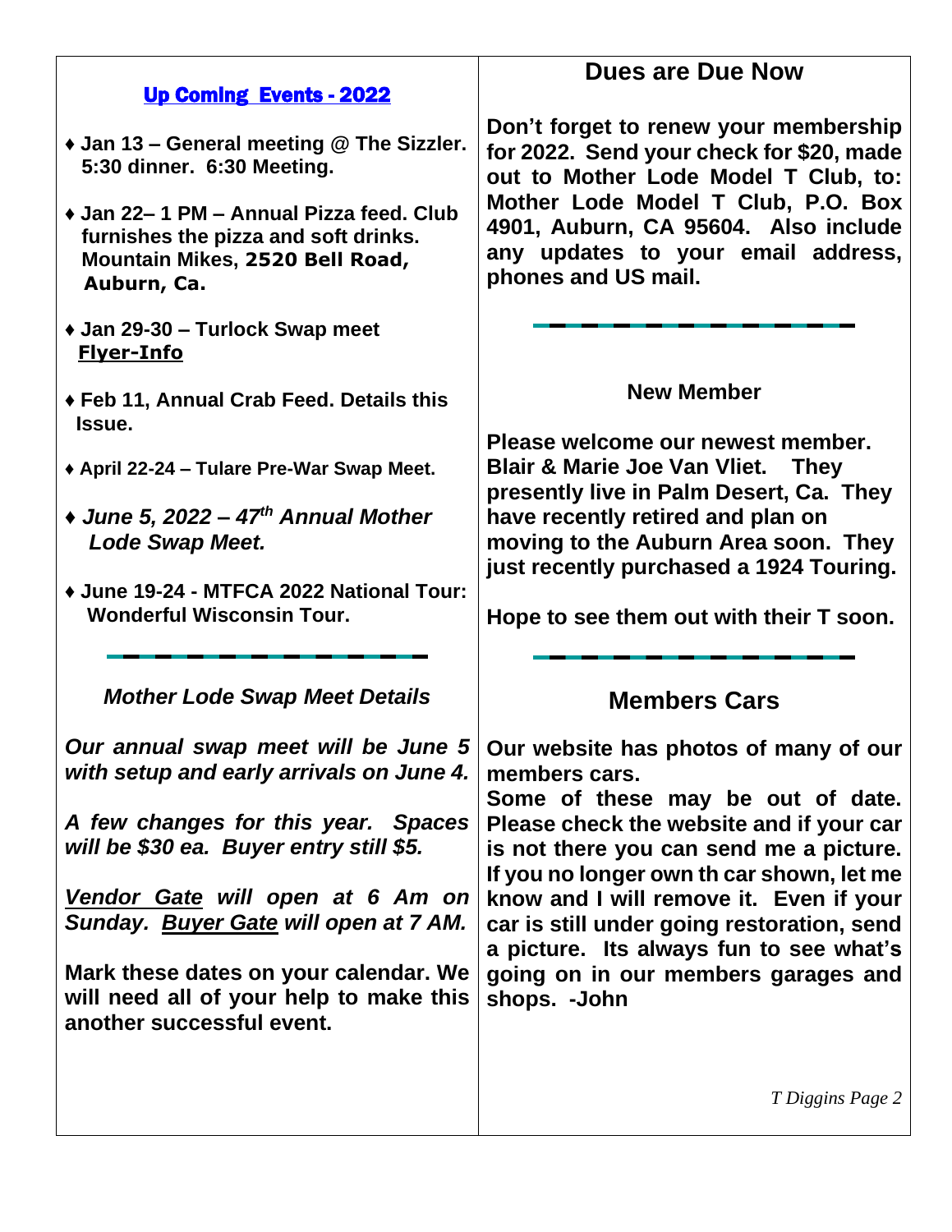**This year's Crab Feed will be held at the Woodside Village Mobile Home Park club house. Per state regulations we must individually all fill out an "***Assumption of Risk and Waiver of Liability Relating to Corona virus/COVID-19***".** 





**Checks must be received no later than February 1, 2022, and there are** *no refunds or additions* **allowed after that date.**

**See the attached flyer for rsvp and more information. Pay attention to the RSVP Date, February 1.** 



# **January Anniversaries**



Mark & Barbara O'Connor 3 David & Patricia Pava 19

**\*\*\*\***

# **January Birthdays**

| <b>Mark Porco</b> |    |
|-------------------|----|
| Lynne Lyndon      | 14 |
| Naomi Edmonds     | 16 |
| Gordon Goodell    | 21 |
| Tom Huff          | 28 |
|                   |    |

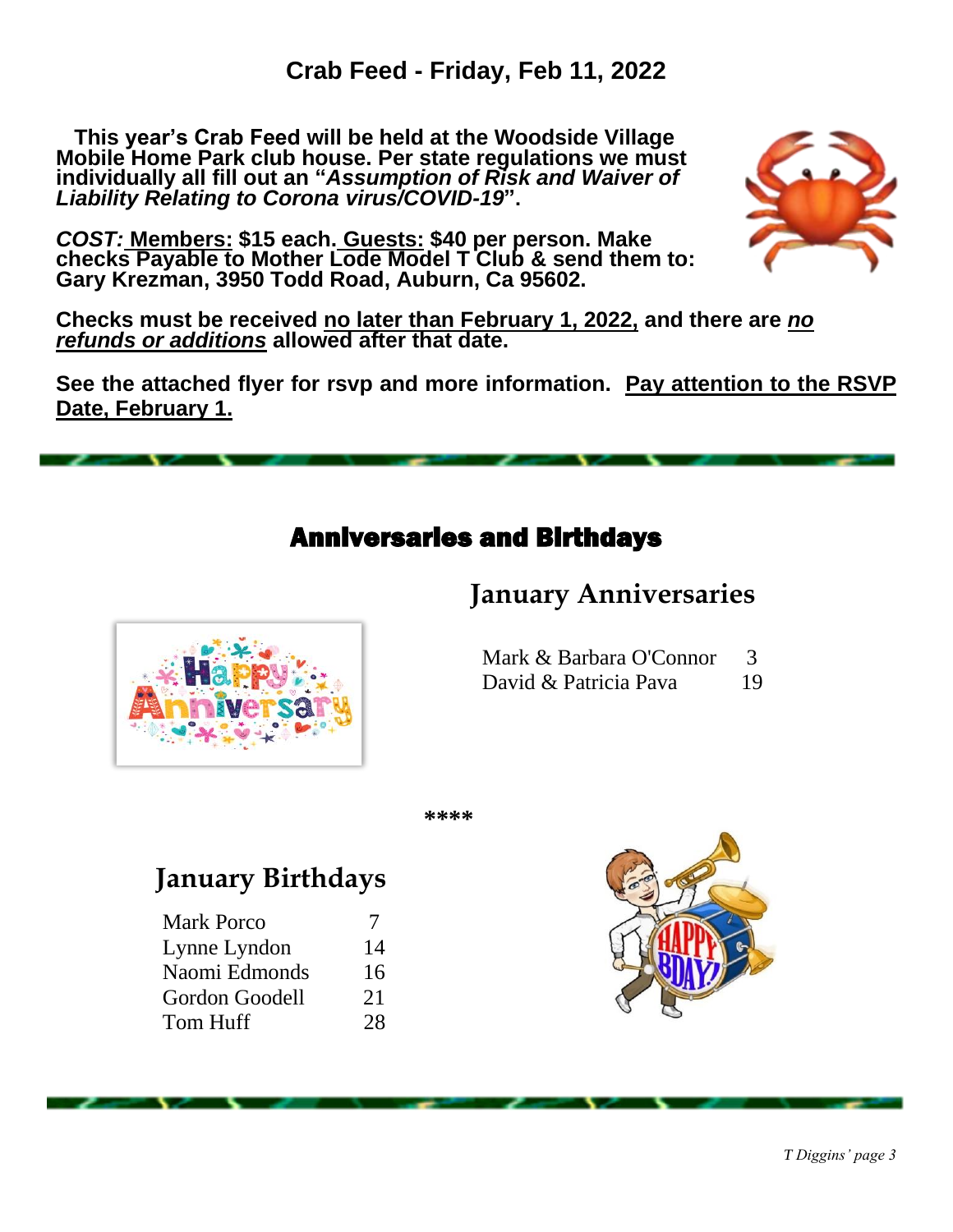#### **FOR SALE: A 1927 Canadian Model-T Roadster**



 **This car was originally purchased by Stephen Short in Ohio, 59 years ago and then restored by his father and Uncle. In 2010 it was returned to Steve's home in Granite Bay, CA, leading to membership in the Auburn, CA Model-T Club. This is a running tour ready car and has been on many tours. This car is equipped with a 2 speed Ruckstell rear end. Since then, improvements include new tires and a Rocky Mountain Brake System. There is also a collection of parts including a separate engine block, head and crank shaft, as well as 2 spare front glass headlights. Stephen is asking \$13,500 for all.** 

 **(Call 916-531-5488)**

*Did You Know*

## *Besides the USA, there are MTFCA Chapters in 9 other countries around the world?*

Argentina, [Australia,](https://www.mtfca.com/chapters/#al) Austria, [Belgium,](https://www.mtfca.com/chapters/#be) [Canada,](https://www.mtfca.com/chapters/#cd) Germany, Great Britain, Holland and New Zealand all have Model T Chapters.

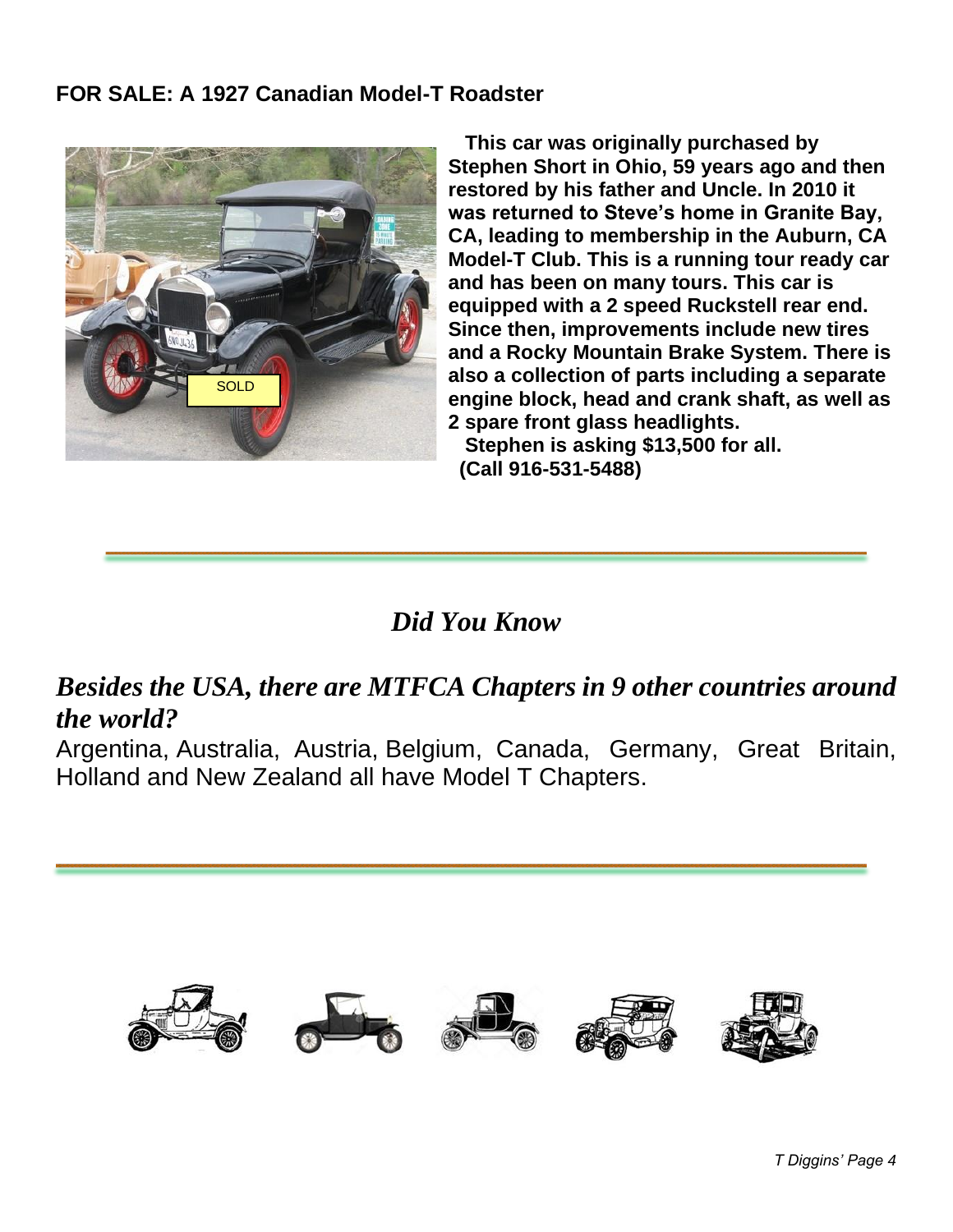| gin<br>$\bullet$<br><b>Monthly Newsletter of the</b><br><b>Mother Lode Model T Club</b><br>Celebrating 50+ Years of Model T Fun<br>https://www.motherlodemodelt.com                                                              |                                                                                                                                                                                                                                                                                                                               |  |
|----------------------------------------------------------------------------------------------------------------------------------------------------------------------------------------------------------------------------------|-------------------------------------------------------------------------------------------------------------------------------------------------------------------------------------------------------------------------------------------------------------------------------------------------------------------------------|--|
| 2022 Officers                                                                                                                                                                                                                    | The Mother Lode Model T Club was organized                                                                                                                                                                                                                                                                                    |  |
| President ------- Gary Krezman 530-559-0559<br>Vice President - Susie Krezman 530-823-7957<br>530-885-6912<br><b>Treasurer --------Kitty Goodell</b><br>Secretary------- Junette Avey Brown 916-436-4176<br><b>Board Members</b> | and became a chapter of the Model T Ford<br>Club of America in 1969. The club is a non-<br>profit organization dedicated to the personal<br>enjoyment of its members through the<br>preservation and restoration of the Model T<br>especially through activities<br><b>Ford</b><br>and<br>involving the use of Model T Fords. |  |
| Erik Lindstedt ------------ 530-848-5910<br>Gordon Goodell-----------530-885-6912<br>John Saylor-----------------916-202-5842<br>Paula Mikles----------------530-889-9099<br>Sunshine ----------------- Susie Krezman            | Meetings, normally held on the second<br>Thursday of each month with the exception of<br>December, at the Sizzler, 13570 Lincoln Way,<br>Auburn, Ca. 5:30 pm for dinner, 6:30 pm<br>meeting.                                                                                                                                  |  |
| Website & Newsletter ------ John Saylor<br>*******                                                                                                                                                                               | Membership is open to anyone with an<br>interest in Model T Fords. Ownership of a                                                                                                                                                                                                                                             |  |
| Address all correspondence to:<br><b>Mother Lode Model T Club</b><br>P.O. Box 4901<br><b>Auburn, CA 95604</b>                                                                                                                    | Model T is not necessary.<br>Dues - Annual Dues are \$20 per family.                                                                                                                                                                                                                                                          |  |
| <b>T-Diggins'</b>                                                                                                                                                                                                                | Members are encouraged to join the Model T                                                                                                                                                                                                                                                                                    |  |
| to keep<br><b>Published</b><br>monthly<br>members<br>informed of club activities and to promote<br>participation in club events.                                                                                                 | Ford Club of America. MTFCA members<br>receive the bi-monthly publication The<br>Vintage Ford, voting privileges in national<br>club and can participate in the many national                                                                                                                                                 |  |
| Publication copy should be sent to the editor<br>by the 25th of the month to be included in the<br>next issue. Send all copy to: 7304 Goldwood<br>Way, Citrus Heights, Ca 95610 or email to<br>j99saylor@gmail.com               | club tours and events.<br>Annual dues for the MTFCA is \$40.00 payable<br>to:<br>The Model T Ford Club of America<br>P.O. Box 996, Richmond, IN. 47375-0996<br>Telephone: (765) 373-3106. www.mtfca.com                                                                                                                       |  |



T Diggins' page 5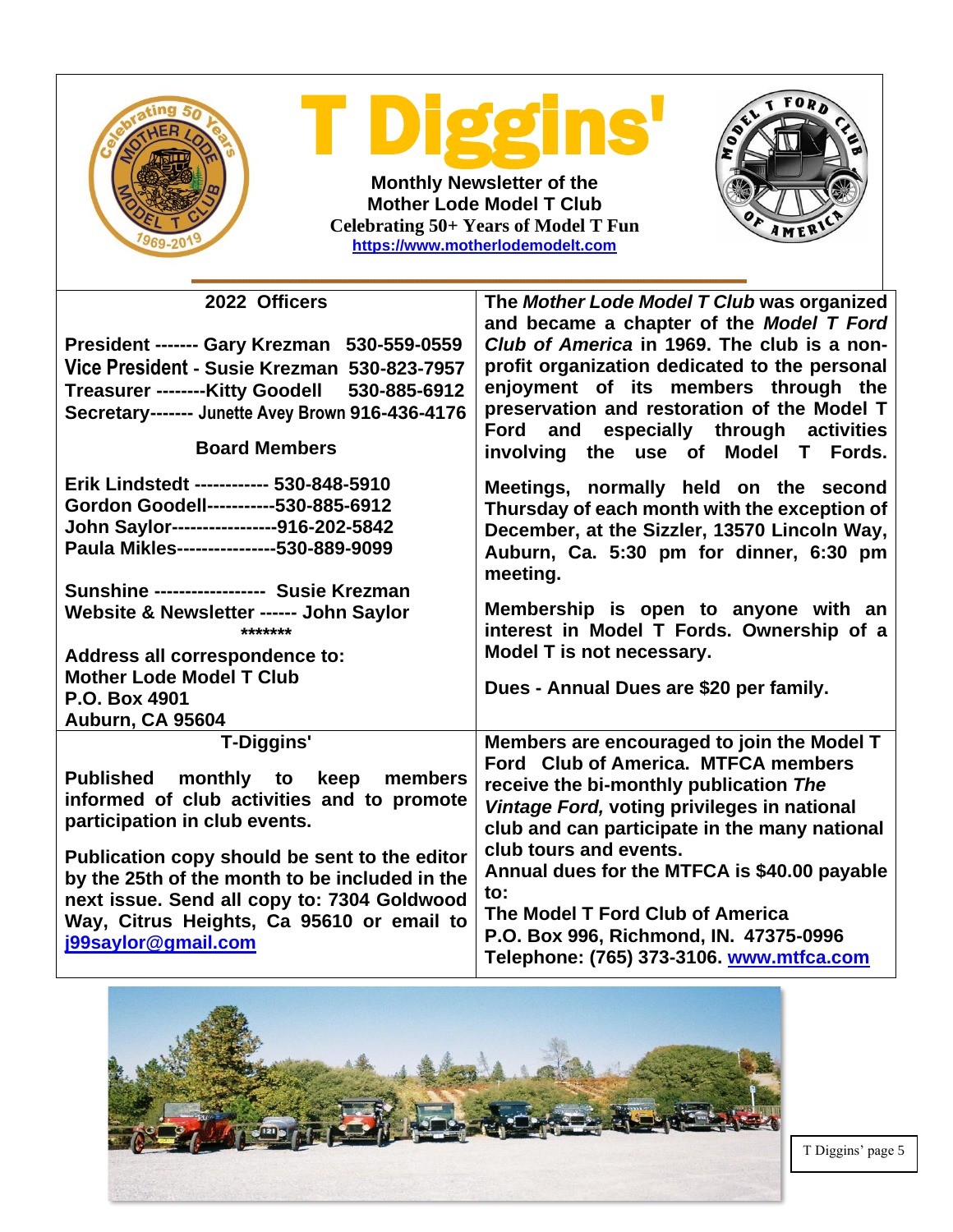# 47th ANNUAL MOTHER LODE **SWAP MEET Sunday June 5, 2022 Gold Country Fairgrounds Auburn, Calif.**

Vendor Gate Opens 6 AM **– All Spaces 15x25 - \$30.00 ea.**  Buyer Gate Opens at 7 AM **– Buyer entry \$5.00.** Vendor setup after 3 pm, or when the field is finished, Saturday, June 4**. All spaces first come basis. No Space reservations needed.**

Vintage & Classic Cars, Parts and Memorabilia only**.**

**\*\*All vendors must vacate by 3 pm Sunday, June 5.\*\***

**Alcoholic beverages, Firearms, Food Sales & Open Fires not allowed.** 

**Proceeds will benefit local charities. Last year's profits benefited: California Auto Museum, Auburn Fire Dept. & Placer Assistance League.**

 **Sponsored by** 

**Food Booth on site provided by local food vendors.** 

**Contacts: Gary 916-599-0059 or John 916-202-5842**

**More Info- Updates: [https://www.motherlodemodelt.com](https://www.motherlodemodelt.com/)**

**Directions: I-80 Eastbound, exit Maple St., follow signs to fairgrounds. I-80 Westbound, exit Nevada St., cross over freeway & follow signs to fairgrounds.**

**Enter at 200 Fairgate Rd. from Auburn Folsom Rd., Spaces on the Ball Field.**